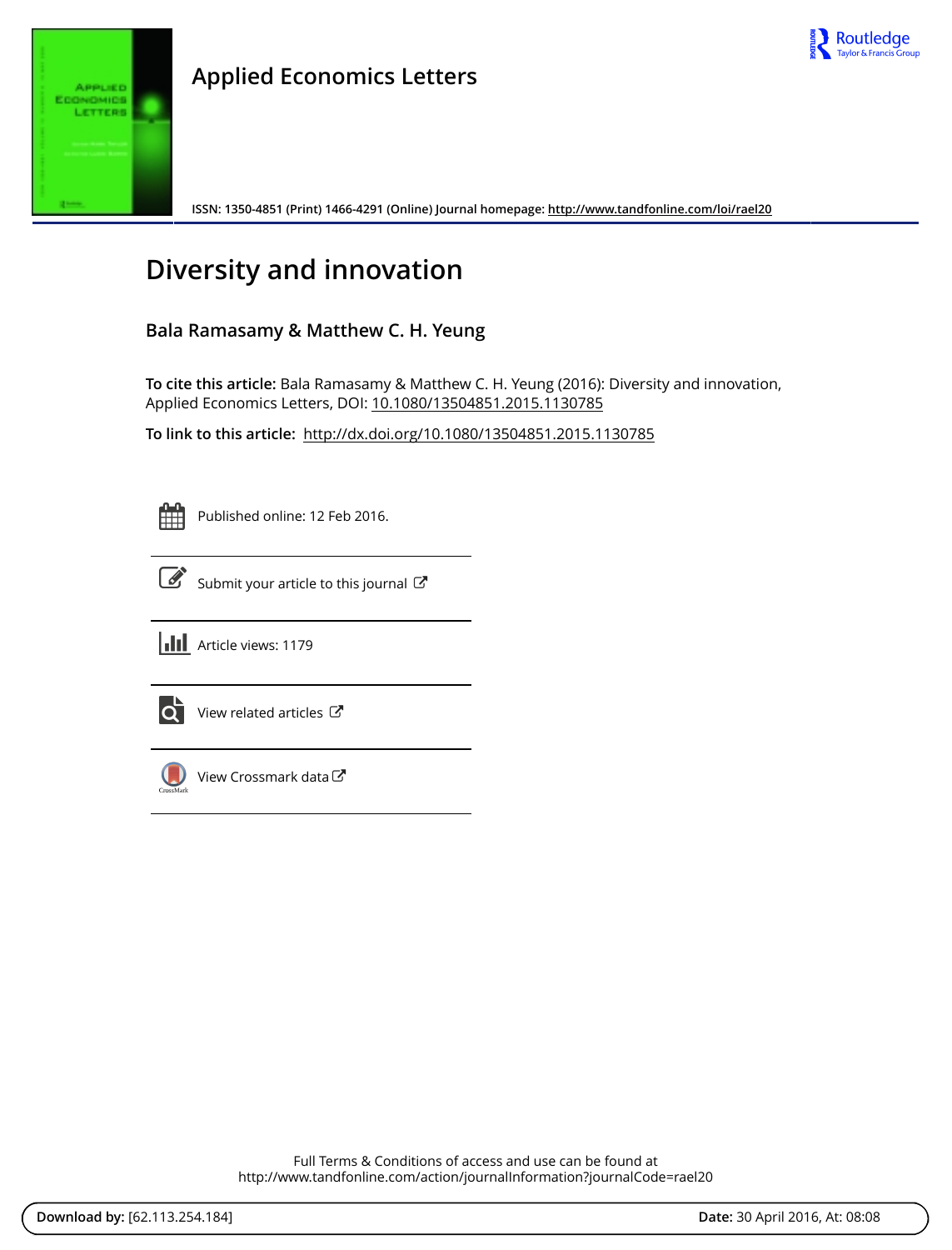# Diversity and innovation

#### Bala Ramasamy<sup>a</sup> and Matthew C. H. Yeung<sup>[b](#page-1-0)</sup>

<span id="page-1-0"></span>aChina Europe International Business School, Shanghai, P.R. of China; bInstitute of International Business and Governance, Open University بالكامح of Hong Kong, SAR

#### **ABSTRACT**

Although the effect of culture on national innovation levels is well-established, previous literature assumes cultural homogeneity within a nation. In this article we analyse two aspects of diversity – ethnic and values – and their impact on national innovation output. We show that ethnic diversity or fractionalization and values diversity are distinct and while the former has a negative effect on innovation, the latter contributes positively. However, countries are bound to have both types of diversity. We find that countries that are ethnically homogenous but diverse in values orientation are the best innovators.

#### **KEYWORDS**

Ethnic diversity; fractionalization; values diversity; innovation

JEL CLASSIFICATION M14; O3; Z1

#### I. Introduction

<span id="page-1-1"></span>Ethnic diversity may have a negative effect on national innovation if a significant portion of a nation's resources is used to manage inter-ethnic conflicts resulting in scarce resources for economic development efforts including expenditures on public goods and promoting innovation (Montalvo and Reynal-Querol [2005\)](#page-4-0). Alesina and Ferrara [\(2005\)](#page-4-1) explained that diversity could result in individuals giving preference to or transacting exclusively with members of their own group, or even penalizing members who carry out acts outside group norms (e.g. innovate). Conversely, it is also likely that ethnic diversity can contribute towards innovation by increasing the levels of creativity leading to better performance of companies (Hunt, Layton, and Prince [2014\)](#page-4-2). Studies that link diversity positively to innovation tend to be at the organizational level (e.g. Richard, Kochan, and McMillan-Capehart [2002\)](#page-5-0). Although Shane ([1992\)](#page-5-1) and Taylor and Wilson [\(2012\)](#page-5-2) showed that culture matters for innovation, there has been no empirical study that considers the effect of fractionalization/ diversity on national innovation output.

<span id="page-1-4"></span><span id="page-1-3"></span>Furthermore, the effect of ethnic diversity on innovation seems relevant when a country is heterogeneous. Does this imply that ethnically homogenous countries are unaffected by diversity? We argue that a society is diverse in values, irrespective <span id="page-1-5"></span><span id="page-1-2"></span>of whether it is ethnically homo or heterogonous. Recent work by Desmet, Ortuno-Ortin, and Wacziarg ([2015\)](#page-4-3) suggest that there is a difference between ethno-linguistic fractionalization and cultural fractionalization (which includes values, norms and attitudes) and that one cannot be used as a proxy for another. Since values prevalent in society are a reflection of culture (Schwartz [2004](#page-5-3)), we measure values diversity and show its effect on national innovation. Thus, the objective of this article is to show the effect of ethnic and values diversity as well its combined effect on national innovation levels.

#### II. Data and methodology

<span id="page-1-6"></span>We used Taylor and Wilson's [\(2012](#page-5-2)) model to test the effect of various diversity measures on innovation. The equation below shows the primary regression model for our analysis.

Innovation = 
$$
\beta_0 + \beta_1 \text{GDPc} + \beta_2 \text{Open} + \beta_3 \text{NRes}
$$

\n
$$
+ \beta_4 \text{Edu} + \beta_5 \text{RD} + \beta_6 \text{Mil}
$$
\n
$$
+ \beta_7 \text{Ethnic} + \beta_8 \text{Values} + \beta_9
$$
\n(Ethnic × Values) + Error

where

Innovation = Innovation output measured by the Global Innovation Output Sub-index,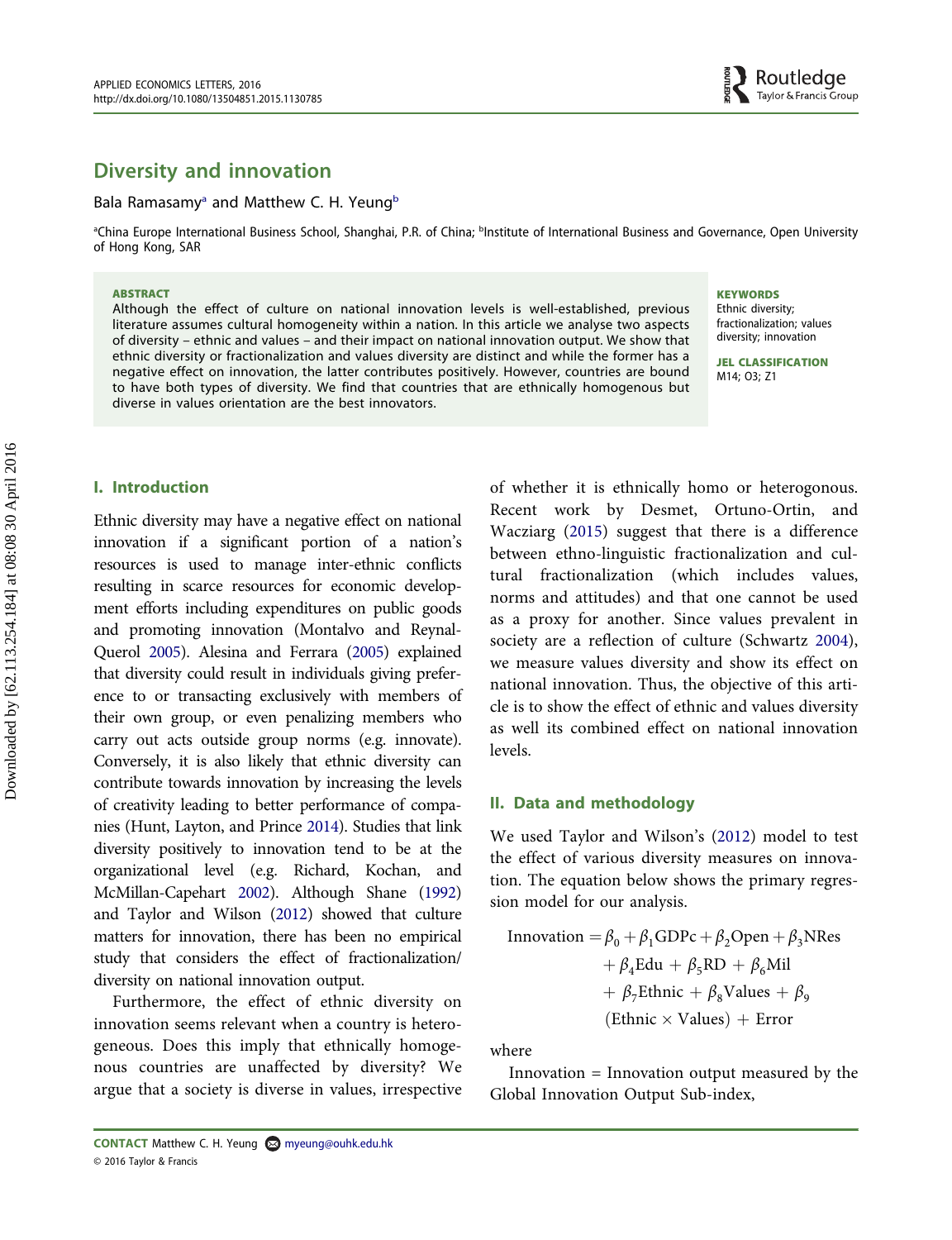$GDPc = GDP$  per capita,

Open = Trade openness measured by (exports + imports)/GDP,

NRes = Availability of natural resources measured by fuel exports as a percentage merchandise exports,

 $Edu = Education$  quality measured by the average number of years of schooling to complete tertiary education,

RDspend = Research and development spending as a percentage of GDP,

Mil = Military spending as a percentage of GDP, Ethnic = Wilson (2012)'s measure of ethnic

diversity, Values = A values diversity measure based on Schwartz Values System,

Error = Error term of the equation.

We use the Output Sub-index of the 2014's edition of Global Innovation Index as the dependent variable. The Output Sub-index is composed of 27 indicators from six areas of innovation activities including (1) knowledge creation, (2) knowledge impact, (3) knowledge diffusion, (4) intangible assets (e.g. trademarks and business models), (5) creative goods and services and (6) online creativity. Thus, it is a more comprehensive measure of innovation output than those used by previous studies.

<span id="page-2-1"></span>Turning to the controlling variables, GDP per capita (GDPc) is included to control for the effects of wealth while openness to trade (Open) is considered a competitive motivation for long-run innovation. The amount of fuel exports is an indicator of the availability of natural resources (NRes), which is considered an obstacle to innovation and thus should be negatively correlated. Education levels (Edu) represent the quality of human capital and together with R&D spending (RD) and national military expenditure (Mil) are considered inputs of innovation, and expected to have positive relationships. Taylor and Wilson [\(2012\)](#page-5-2) used education spending as a percentage of GDP, but we used data compiled by Barro and Lee ([www.barrolee.com](http://www.barrolee.com)) to avoid the high correlation of education spending with R&D expenditure. The

rest of the controlling variables were obtained from the World Development Indicator 2005 or earlier editions when data for 2005 were not available.

As for the variables of interest, ethnic diversity (Ethnic) is based on Wilson (2012), which measures the probability that two randomly selected individuals from a population belonging to two different ethnic groups will meet. $<sup>1</sup>$  $<sup>1</sup>$  $<sup>1</sup>$ </sup>

<span id="page-2-4"></span><span id="page-2-2"></span><span id="page-2-0"></span>The values diversity measure (Values) is based on differences in values held by individuals within a nation. Schwartz ([1992\)](#page-5-4) identified four dimensions of cultures from ten basic human values: Selfenhancement, Self-transcendence, Openness to change and Conservation. Two waves of the World Value Survey (WVS) (2005–2009 and 2010–2014) carried the Schwartz's Value Survey and thus provides us with the necessary data across 67 countries, 62 of which are also included in the GII report. We measure the degree of values diversity in a population by estimating the probability that two randomly selected individuals who do not share the same set of beliefs and values will meet. To do this, we first computed the four dimensions (self-enhancement, openness, self-transcendence and conservatism) from the ten value items provided by the WVS based on the method given by Lindeman and Verkasalo ([2005](#page-4-4)). Next, for each country, we conducted cluster analysis to group individuals into clusters.<sup>[2](#page-2-1)</sup> Each cluster represents a 'typical' group of individuals who share a unique value combination profile. The higher the probability that two individuals with different value profiles will meet, the more diverse the society, as per the Alesina measure described earlier. Desmet, Ortuno-Ortin, and Wacziarg ([2015\)](#page-4-3) use a similar logic to measure cultural diversity although they include an average of 294 questions from the WVS to measure beliefs and attitudes. Since values are the underpinnings of these beliefs and attitudes (Schwartz [2004](#page-5-3)), relying on the battery of 10 Schwartz Values questions is deemed sufficient. In fact, the Pearson correlation test between our values

<sup>&</sup>lt;sup>1</sup>Although Wilson (2012) study considered ethnic, linguistic and religious diversity, we focus only on the former as it has been considered the most significant among the three.

<span id="page-2-3"></span><sup>&</sup>lt;sup>2</sup>First, we used the exploratory procedure of statistical package for the social sciences to explore the possible clustering solutions for each country. The procedure uses Bayesian information criterion or Akaike information criterion to determine the number of cluster(s) to be separated. Results showed that the optimal clustering solution varies across countries, ranging from 3 to 7 clusters. Next, we evaluated the quality of the 3-, 4-, 5-, 6- and 7-cluster solution for each country using the Silhouette coefficient. Clustering solutions with a Silhouette coefficient of 0.5 or above is indicative of highly separable clusters and acceptable solutions (Mooi and Sarstedt [2011\)](#page-5-5). Using this criterion, only the 3-, 4-, 5- and 6-clustering solutions can be regarded as acceptable solutions for all countries. For each solution, we computed the probability that two randomly selected individuals that do NOT share the same set of beliefs and values will meet. We use the average of the four probabilities as an indicator of value diversity.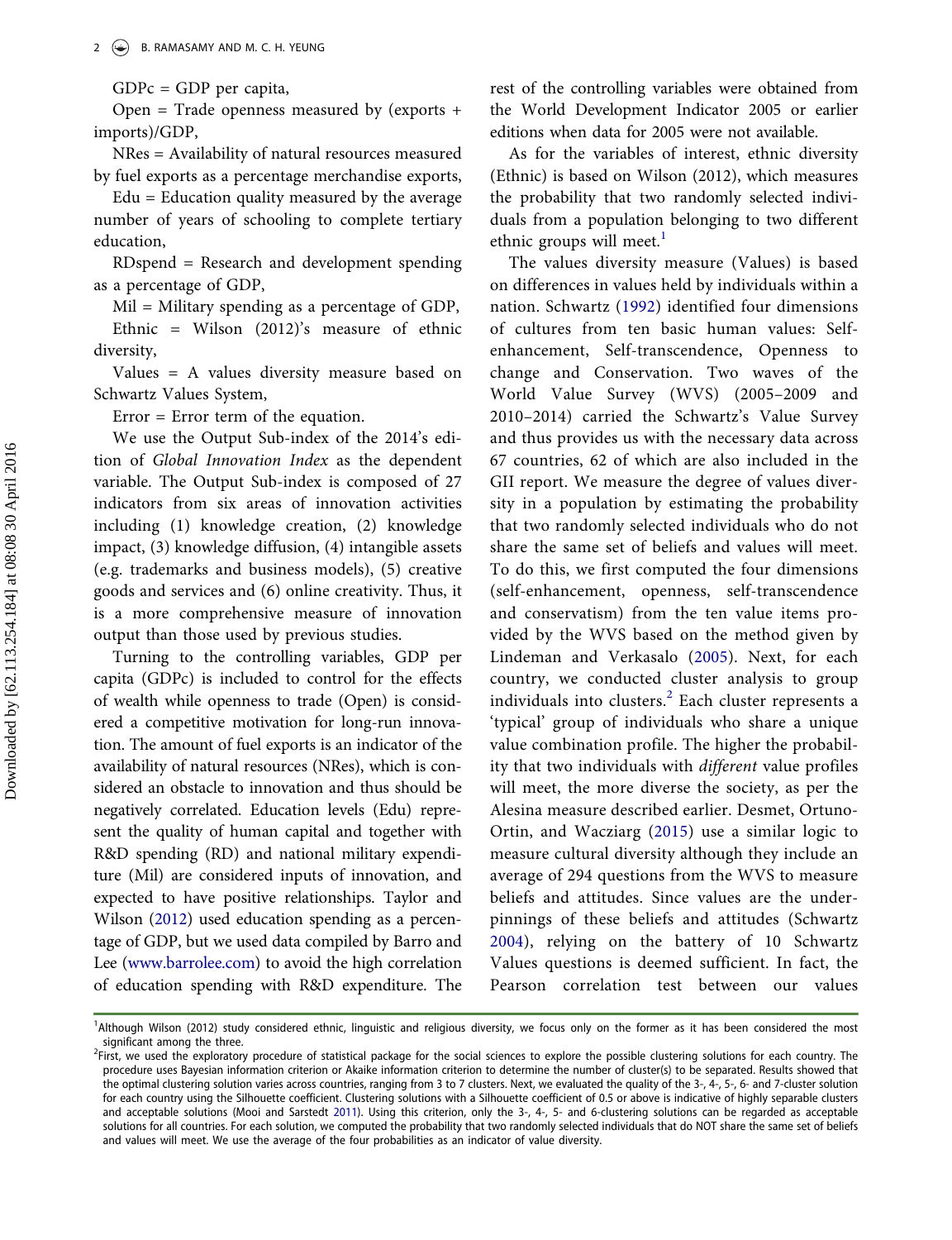diversity measure and the cultural diversity index by Desmet, Ortuno-Ortin, and Wacziarg ([2015](#page-4-3)) is positively significant.

### III. Empirical results

The equation below shows our OLS estimations and the diagnostic statistics. All the diagnostic indicators suggest that the fitted equation is a well-specified model. The Jarque–Bera Test of Normality (JB) did not reject the null that the residuals were normally distributed; the Breusch–Pagan–Godfrey test (BPG) for heteroscedasticity did not reject the null that the residuals were homoscedastic; the variance inflation factor (VIF) was less than 10, indicating weak collinearities.

predecessors. Fuel exports are negatively related indicating that natural resources are a bane to innovation. Trade openness is positive and robust in our model indicating being an open economy does contribute to the flow of ideas. Similarly, education and R&D expenditure are also positively related. Military expenditure, however, contributes negatively to innovation.

Ethnic diversity contributes negatively to innovation output. At the macro level this may imply strains involved in the provision of public goods while at the individual level it may imply lack of trust between groups. On the other hand, values diversity contributes positively to innovation output indicating that differences in mindsets, beliefs and attitudes contribute towards better problemsolving and creativity. Obviously, a society would

```
\text{Innovation} = 34.512 + 0.0003GDPc + 0.021Open - 0.093NRes + 0.130Edu(0.561)* * (5.24E - 05)* * (0.008)* * (0.025)* * (0.059)*
+3.090RD -0.992Mil -5.223Ethnic +82.258Values -380.074(Ethnic \times Values)(0.855)* * (0.059)* (2.478)* (42.867)* (219.075)*
```
 $R^2$  =0.834; Adj. $R^2$  =0.806; DW =1.85; JB =4.768; BPG =6.386; RESET = 0.960;  $n = 62$ ; Max (centred)  $VIF = 5.402.$ 

The number of countries included in our analysis is 62, i.e. the maximum number of countries for which both the Schwartz Values Survey data from the WVS and innovation output data from the GII are available. In general, the control variables mirror those of our have both diversities. The interactive variable (ethnic  $\times$  diversity) captures the interaction of both variables of interest. Our results show a significant negative relationship. The effect of one diversity variable on innovation output, given the other, is shown graphically for easier interpretation. [Figure 1](#page-3-0) shows that higher values diversity increases the negative impact of an



<span id="page-3-0"></span>Figure 1. Values diversity on innovation.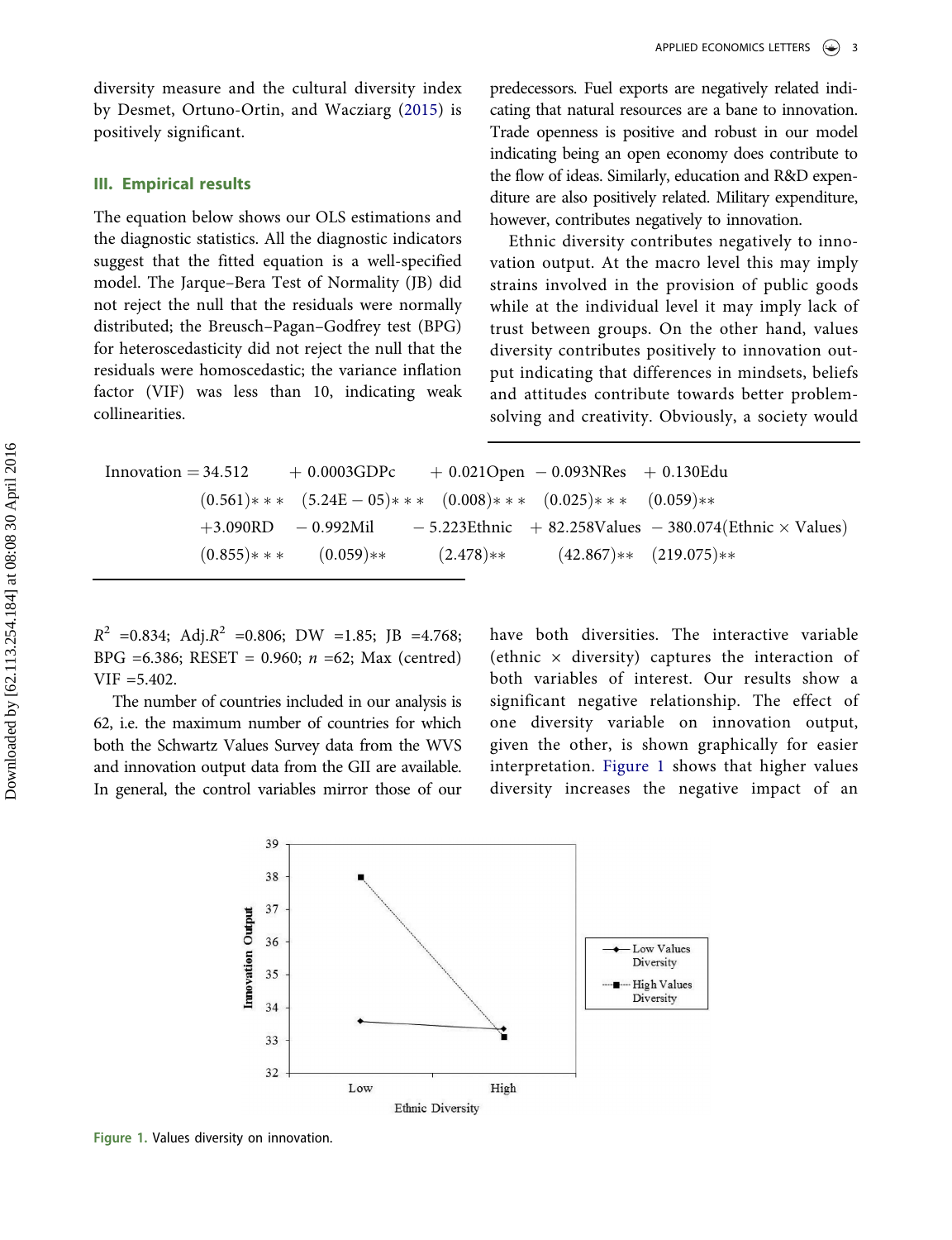

<span id="page-4-5"></span>Figure 2. Ethnic diversity on innovation.

ethnically diverse population. In societies with low values diversity, a higher level of ethnic diversity does not contribute to innovation output markedly. [Figure 2](#page-4-5) shows that higher values diversity has a positive effect on innovation in societies that are ethnically less diverse. The relationship is rather flat in societies that are ethnically more diverse.

Ideally, a country that is ethnically homogenous but diverse in values is the best combination for innovation. Countries like South Korea and Sweden fall into this category. A values system that is more homogenous would be more preferable for an ethnically diverse country. Although Indonesia, Ghana and Mexico are in this category, clearly they are not well known for their innovation. Similarly, countries that have both ethnic and values diversity, like Canada and Malaysia, cannot claim that such diversities help their innovation activities. In the latter two categories, improving other inputs to innovation like R&D spending, education quality and internationalization activities seem more critical.

#### IV. Conclusion

This research extends our understanding on the cultural drivers of national innovation. Controlling for the standard determinants of innovation, ethnic diversity reduces the innovative capacity of a nation. Comparing our findings with that of Hunt, Layton, and Prince [\(2014](#page-4-2)), we can conclude that while ethnic diversity at the senior management level maybe be beneficial for company performance, at a countrywide level ethnic tension is more likely to dampen the innovative climate. Values diversity is in fact a better driver of innovation. It implies that despite being an ethnically homogenous nation, if values systems among citizens are diverse, this contributes better to the melting of ideas resulting in a more creative environment. Uniting different groups in ethnically diverse countries such that their value orientations are more similar could have beneficial outcomes.

#### Disclosure statement

No potential conflict of interest was reported by the authors.

#### References

- Alesina, A., A. Devleeschauwer, W. Easterly, S. Kurlat, and R. Wacziarg. 2003. "Fractionalization." Journal of Economic Growth 8: 155–194. doi:[10.1023/A:1024471506938](http://dx.doi.org/10.1023/A:1024471506938).
- <span id="page-4-1"></span>Alesina, A., and E. L. Ferrara. [2005](#page-1-1). "Ethnic Diversity and Economic Performance." Journal of Economic Literature 43: 762–800. doi:[10.1257/002205105774431243](http://dx.doi.org/10.1257/002205105774431243).
- <span id="page-4-3"></span>Desmet, K., I. Ortuno-Ortin, and R. Wacziarg. [2015.](#page-1-2) Culture, Ethnicity and Diversity. NBER Working Paper No. 20989. National Bureau of Economic Research.
- <span id="page-4-2"></span>Hunt, V., D. Layton, and S. Prince. [2014](#page-1-3). Diversity Matters. McKinsey Insights and Publications. Accessed January 2016. [http://www.mckinsey.com/insights/organization/](http://www.mckinsey.com/insights/organization/why_diversity_matters) [why\\_diversity\\_matters.](http://www.mckinsey.com/insights/organization/why_diversity_matters)
- <span id="page-4-4"></span>Lindeman, M., and M. Verkasalo. [2005](#page-2-2). "Measuring Values with the Short Schwartz's Value Survey." Journal of Personality Assessment 85: 170–178. doi:[10.1207/](http://dx.doi.org/10.1207/s15327752jpa8502%5F09) [s15327752jpa8502\\_09](http://dx.doi.org/10.1207/s15327752jpa8502%5F09).
- <span id="page-4-0"></span>Montalvo, J. G., and M. Reynal-Querol. [2005.](#page-1-1) "Ethnic Diversity and Economic Development." Journal of Development Economics 76: 293–323. doi:[10.1016/j.](http://dx.doi.org/10.1016/j.jdeveco.2004.01.002) [jdeveco.2004.01.002](http://dx.doi.org/10.1016/j.jdeveco.2004.01.002).